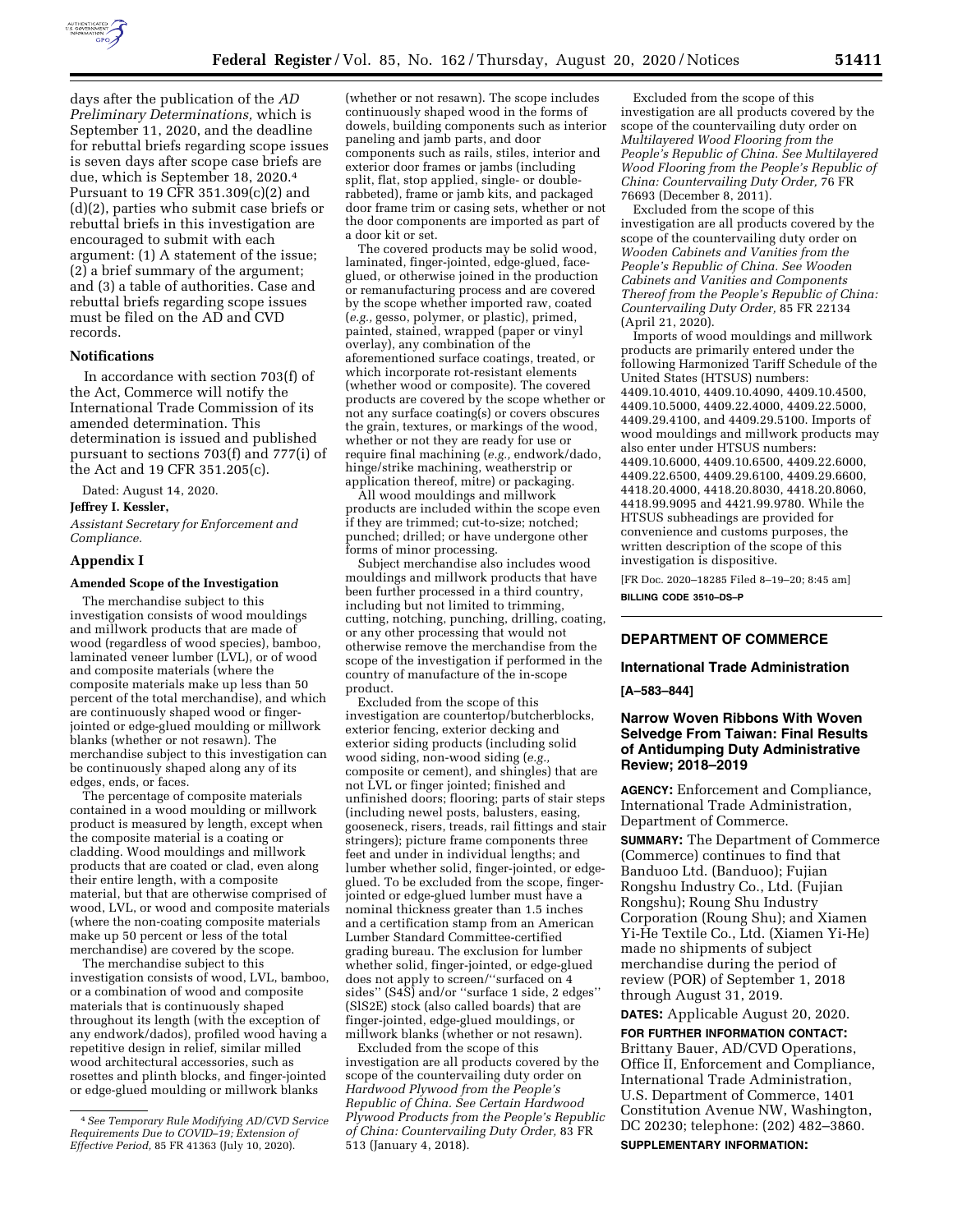## **Background**

On April 9, 2020, Commerce published the *Preliminary Results.*1 We invited interested parties to comment on the *Preliminary Results,* but we received no comments.

Commerce conducted this review in accordance with section 751(a)(1)(B) of the Tariff Act of 1930, as amended (the Act).

On April 24, 2020, Commerce tolled all deadlines in administrative reviews by 50 days.2 On July 21, 2020, Commerce tolled all deadlines in administrative reviews by an additional 60 days.3 The deadline for the final results of this review is now November 25, 2020.

#### **Scope of the Order**

The scope of this order covers narrow woven ribbons with woven selvedge, in any length, but with a width (measured at the narrowest span of the ribbon) less than or equal to 12 centimeters, composed of, in whole or in part, manmade fibers (whether artificial or synthetic, including but not limited to nylon, polyester, rayon, polypropylene, and polyethylene terephthalate), metal threads and/or metalized yarns, or any combination thereof. Narrow woven ribbons subject to the order may:

• Also include natural or other nonman-made fibers;

• be of any color, style, pattern, or weave construction, including but not limited to single faced satin, doublefaced satin, grosgrain, sheer, taffeta, twill, jacquard, or a combination of two or more colors, styles, patterns, and/or weave constructions;

• have been subjected to, or composed of materials that have been subjected to, various treatments, including but not limited to dyeing, printing, foil stamping, embossing, flocking, coating, and/or sizing;

• have embellishments, including but not limited to appliqué, fringes, embroidery, buttons, glitter, sequins, laminates, and/or adhesive backing;

• have wire and/or monofilament in, on, or along the longitudinal edges of the ribbon;

• have ends of any shape or dimension, including but not limited to straight ends that are perpendicular to the longitudinal edges of the ribbon, tapered ends, flared ends or shaped ends, and the ends of such woven ribbons may or may not be hemmed;

• have longitudinal edges that are straight or of any shape, and the longitudinal edges of such woven ribbon may or may not be parallel to each other;

• consist of such ribbons affixed to like ribbon and/or cut-edge woven ribbon, a configuration also known as an ''ornamental trimming;''

• be wound on spools; attached to a card; hanked (*i.e.,* coiled or bundled); packaged in boxes, trays or bags; or configured as skeins, balls, bateaus or folds; and/or

• be included within a kit or set such as when packaged with other products, including but not limited to gift bags, gift boxes and/or other types of ribbon.

Narrow woven ribbons subject to the order include all narrow woven fabrics, tapes, and labels that fall within this written description of the scope of this antidumping duty order.

Excluded from the scope of the order are the following:

(1) Formed bows composed of narrow woven ribbons with woven selvedge;

(2) ''pull-bows'' (*i.e.,* an assemblage of ribbons connected to one another, folded flat and equipped with a means to form such ribbons into the shape of a bow by pulling on a length of material affixed to such assemblage) composed of narrow woven ribbons;

(3) narrow woven ribbons comprised at least 20 percent by weight of elastomeric yarn (*i.e.,* filament yarn, including monofilament, of synthetic textile material, other than textured yarn, which does not break on being extended to three times its original length and which returns, after being extended to twice its original length, within a period of five minutes, to a length not greater than one and a half times its original length as defined in the Harmonized Tariff Schedule of the United States (HTSUS), Section XI, Note 13) or rubber thread;

(4) narrow woven ribbons of a kind used for the manufacture of typewriter or printer ribbons;

(5) narrow woven labels and apparel tapes, cut-to-length or cut-to-shape, having a length (when measured across the longest edge-to-edge span) not exceeding eight centimeters;

(6) narrow woven ribbons with woven selvedge attached to and forming the handle of a gift bag;

(7) cut-edge narrow woven ribbons formed by cutting broad woven fabric

into strips of ribbon, with or without treatments to prevent the longitudinal edges of the ribbon from fraying (such as by merrowing, lamination, sonobonding, fusing, gumming or waxing), and with or without wire running lengthwise along the longitudinal edges of the ribbon;

(8) narrow woven ribbons comprised at least 85 percent by weight of threads having a denier of 225 or higher;

(9) narrow woven ribbons constructed from pile fabrics (*i.e.,* fabrics with a surface effect formed by tufts or loops of yarn that stand up from the body of the fabric);

(10) narrow woven ribbon affixed (including by tying) as a decorative detail to non-subject merchandise, such as a gift bag, gift box, gift tin, greeting card or plush toy, or affixed (including by tying) as a decorative detail to packaging containing non-subject merchandise;

(11) narrow woven ribbon that is (a) affixed to non-subject merchandise as a working component of such non-subject merchandise, such as where narrow woven ribbon comprises an apparel trimming, book marker, bag cinch, or part of an identity card holder, or (b) affixed (including by tying) to nonsubject merchandise as a working component that holds or packages such non-subject merchandise or attaches packaging or labeling to such nonsubject merchandise, such as a ''belly band'' around a pair of pajamas, a pair of socks or a blanket;

(12) narrow woven ribbon(s) comprising a belt attached to and imported with an item of wearing apparel, whether or not such belt is removable from such item of wearing apparel; and

(13) narrow woven ribbon(s) included with non-subject merchandise in kits, such as a holiday ornament craft kit or a scrapbook kit, in which the individual lengths of narrow woven ribbon(s) included in the kit are each no greater than eight inches, the aggregate amount of narrow woven ribbon(s) included in the kit does not exceed 48 linear inches, none of the narrow woven ribbon(s) included in the kit is on a spool, and the narrow woven ribbon(s) is only one of multiple items included in the kit.

The merchandise subject to this order is classifiable under the HTSUS statistical categories 5806.32.1020; 5806.32.1030; 5806.32.1050; and 5806.32.1060. Subject merchandise also may enter under subheadings 5806.31.00; 5806.32.20; 5806.39.20; 5806.39.30; 5808.90.00; 5810.91.00; 5810.99.90; 5903.90.10; 5903.90.25; 5907.00.60; and 5907.00.80 and under statistical categories 5806.32.1080;

<sup>1</sup>*See Narrow Woven Ribbons with Woven Selvedge from Taiwan: Preliminary Determination of No Shipments and Rescission, in Part, of Antidumping Duty Administrative Review; 2018– 2019,* 85 FR 19922 (April 9, 2020) (*Preliminary Results*).

<sup>2</sup>*See* Memorandum, ''Tolling of Deadlines for Antidumping and Countervailing Duty Administrative Reviews in Response to Operational Adjustments Due to COVID–19,'' dated April 24, 2020.

<sup>3</sup>*See* Memorandum, ''Tolling of Deadlines for Antidumping and Countervailing Duty Administrative Reviews," dated July 21, 2020.